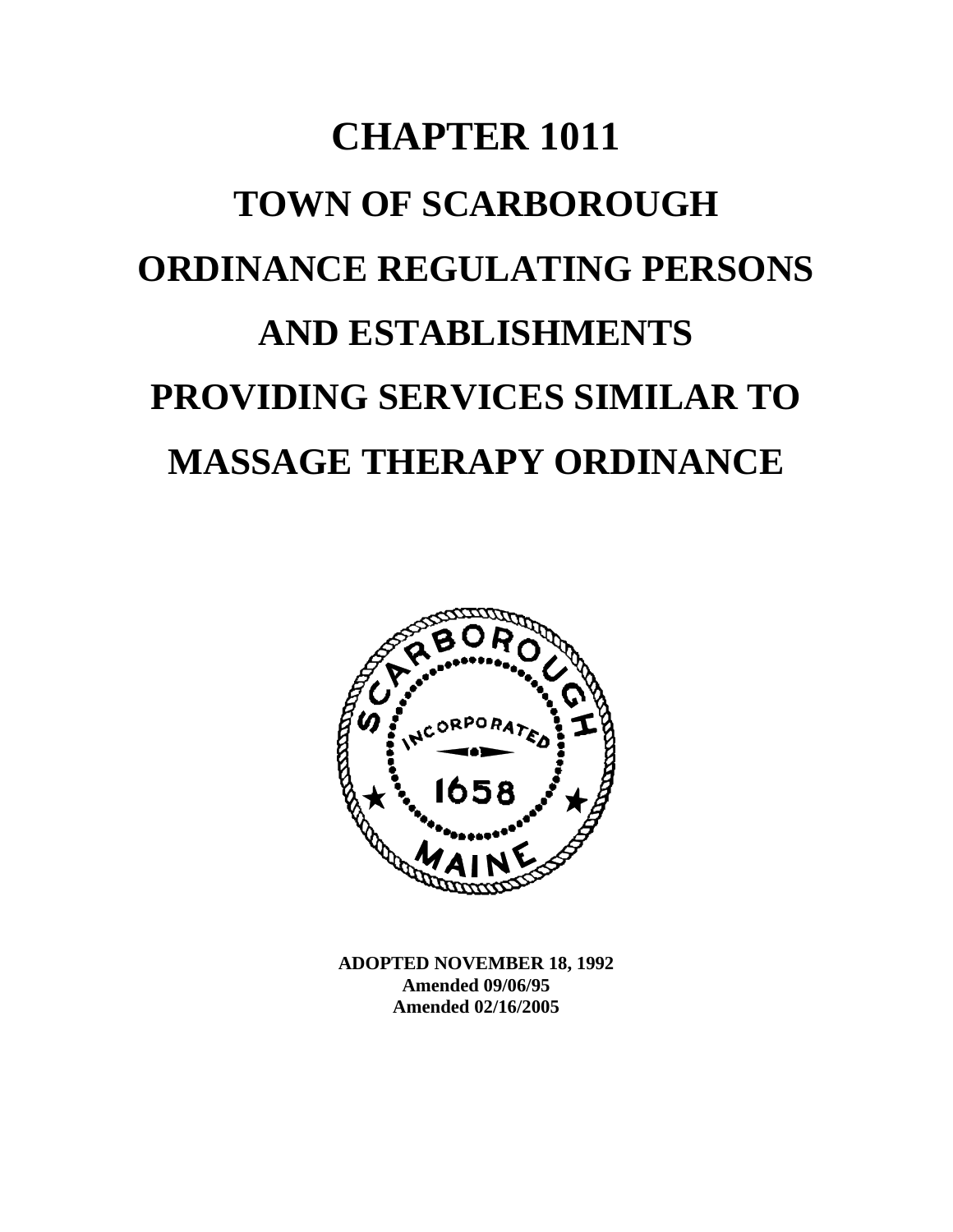# **Table of Contents**

| B. Para-Massager, Combined Para-Massage Establishment/Para-Massager 4              |  |
|------------------------------------------------------------------------------------|--|
|                                                                                    |  |
|                                                                                    |  |
| B. Para-Massage Establishment or Combined Para-Massage Establishment/Para-Massager |  |
|                                                                                    |  |
| Section 5. Application for Para-Massage Establishment, Combined Para-Massage       |  |
| Establishment/Para-Massage Therapist and Para-Massage Therapist License 5          |  |
|                                                                                    |  |
|                                                                                    |  |
|                                                                                    |  |
|                                                                                    |  |
|                                                                                    |  |
|                                                                                    |  |
|                                                                                    |  |
|                                                                                    |  |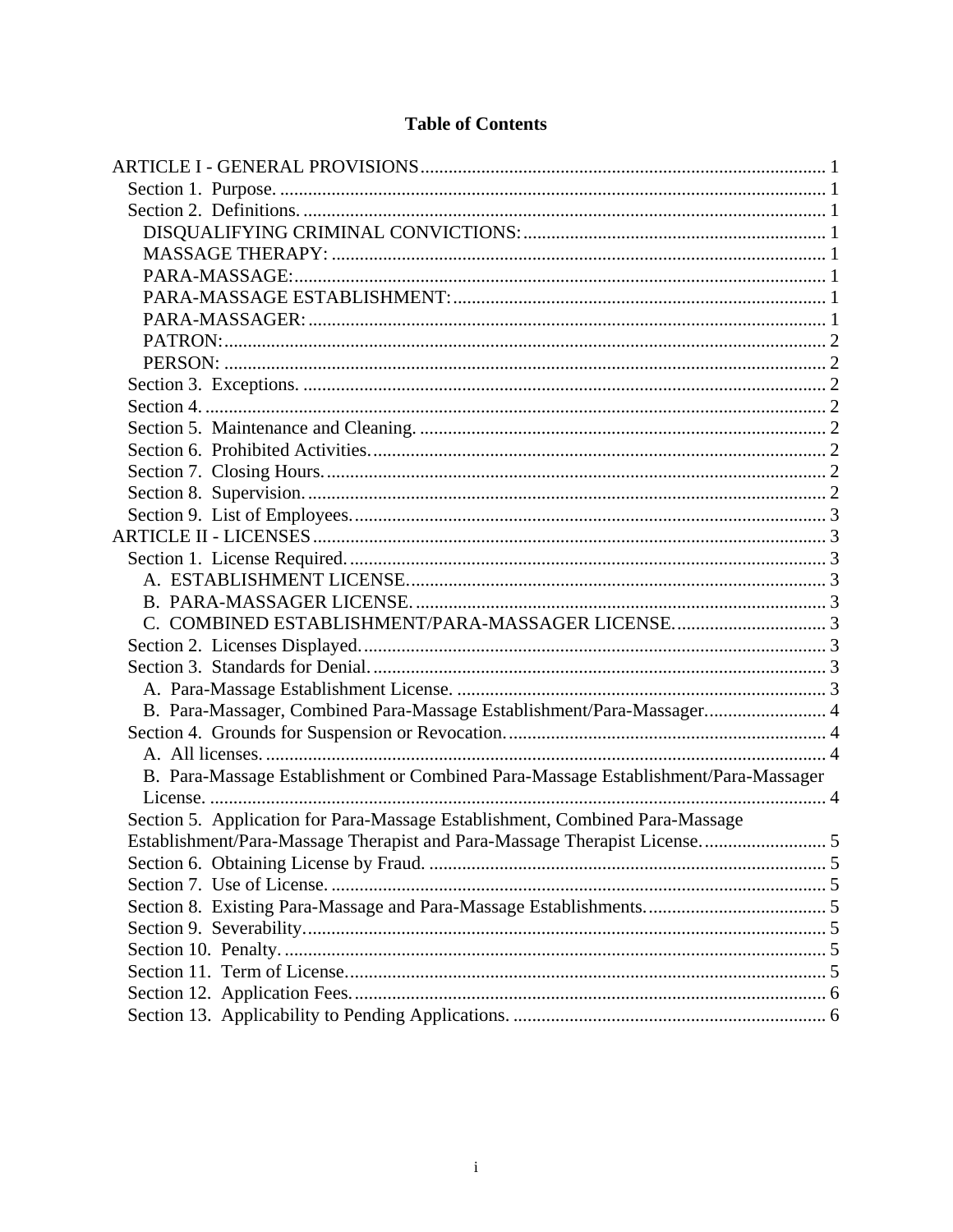## <span id="page-2-0"></span>**CHAPTER 1011 TOWN OF SCARBOROUGH ORDINANCE REGULATING PERSONS AND ESTABLISHMENTS PROVIDING SERVICES SIMILAR TO MASSAGE THERAPY**

## **ARTICLE I - GENERAL PROVISIONS**

## **Section 1. Purpose.**

The purpose of this Ordinance is to regulate services which appear similar to massage therapy as defined in and regulated by Chapter 125 of Title 32 of the Maine Revised Statutes but which are not regulated under that Chapter (hereinafter "para-massage.")

## **Section 2. Definitions.**

For the purpose of this Ordinance, the following definitions shall apply unless the context clearly implies otherwise.

# **DISQUALIFYING CRIMINAL CONVICTIONS:**

Any conviction for any criminal offense punishable by imprisonment for any period of time, whether or not the sentence was imposed or served, but not including any conviction which is shown to have been set aside on appeal or collaterally, or for which a pardon, certificate of rehabilitation, or the equivalent under the law of the sentencing jurisdiction has been granted, or which is not rationally related to the purpose of licensing para-massage establishments.

# **MASSAGE THERAPY:**

The professional practice of massage therapy as defined in 32 M.R.S.A. section 14301(4).

## **PARA-MASSAGE:**

Any method of rubbing, kneading, tapping, vibration, compression, percussion, application of friction or manipulation of the external parts of the human body with the hands or other parts of the body or with the aid of any instrument or device, and which is not massage therapy.

## **PARA-MASSAGE ESTABLISHMENT:**

Any business, including but not limited to sole proprietorship, in which the business operation consists of providing or making available para-massage for consideration or with the expectation of receiving consideration or any gratuity, whether or not the business has a fixed place of business within the limits of the Town.

## **PARA-MASSAGER:**

Any person who performs a para-massage for consideration or gratuity or with the expectation of receiving consideration or any gratuity.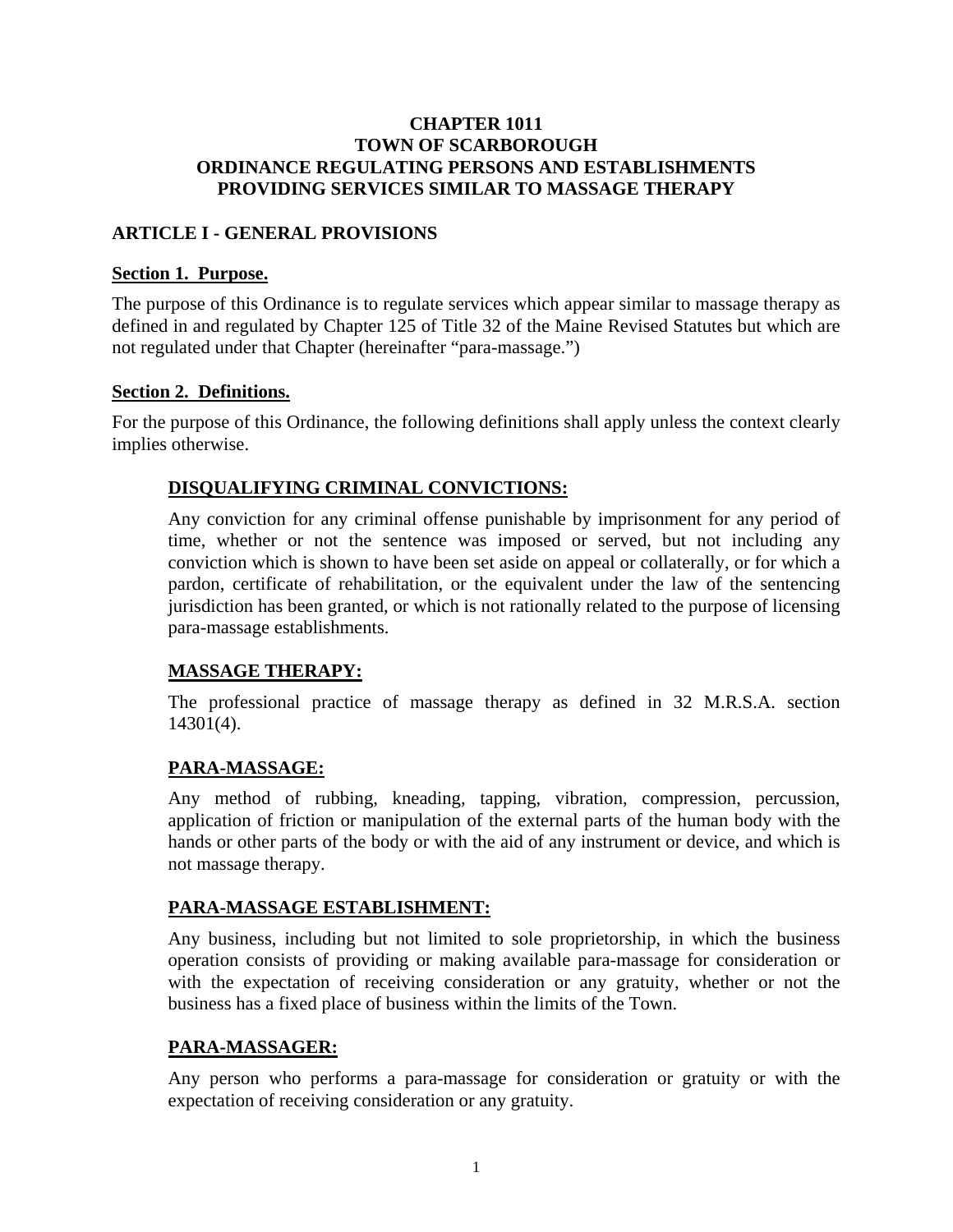# <span id="page-3-0"></span>**PATRON:**

Any person who receives a para-massage.

# **PERSON:**

Any individual, partnership, corporation or other entity.

## **Section 3. Exceptions.**

The following shall be exempt from this Ordinance while duly licensed or registered under and practicing in accordance with the laws of this State: Massage Therapists as defined in 32 M.R.S.A. section 14301(3), Physicians, Physicians' assistants, Surgeons, Osteopaths, Nurses, Chiropractors, Physical therapists, Barbers, Cosmetologists, Beauticians and other health and hygiene professionals.

## **Section 4.**

All para-massage shall be administered on a massage table, treatment table or treatment mat.

## **Section 5. Maintenance and Cleaning.**

Every person who conducts or operates a para-massage establishment shall keep the same at all times in a clean and sanitary condition. All instruments, supplies and devices of any kind, or parts thereof, that come into contact with the human body shall be kept clean by a modern and approved method of cleaning.

## **Section 6. Prohibited Activities.**

A. No para-massager shall administer a para-massage to a patron whose genitals are exposed.

B. No para-massager shall administer or agree to administer a para-massage to the genitals or anus of patron.

C. No para-massager shall administer a para-massage unless he/she is fully clothed with non-transparent clothing.

## **Section 7. Closing Hours.**

No para-massage establishment shall be kept open between the hours of 12 midnight and 6:00 A.M.

## **Section 8. Supervision.**

At all times when open for business, a para-massage establishment shall have upon the premises a licensed para-massager or person who possess a combination para-massage establishment/para-massager license who shall be available to supervise the operation of the establishment and assure that no violations of this Ordinance occur.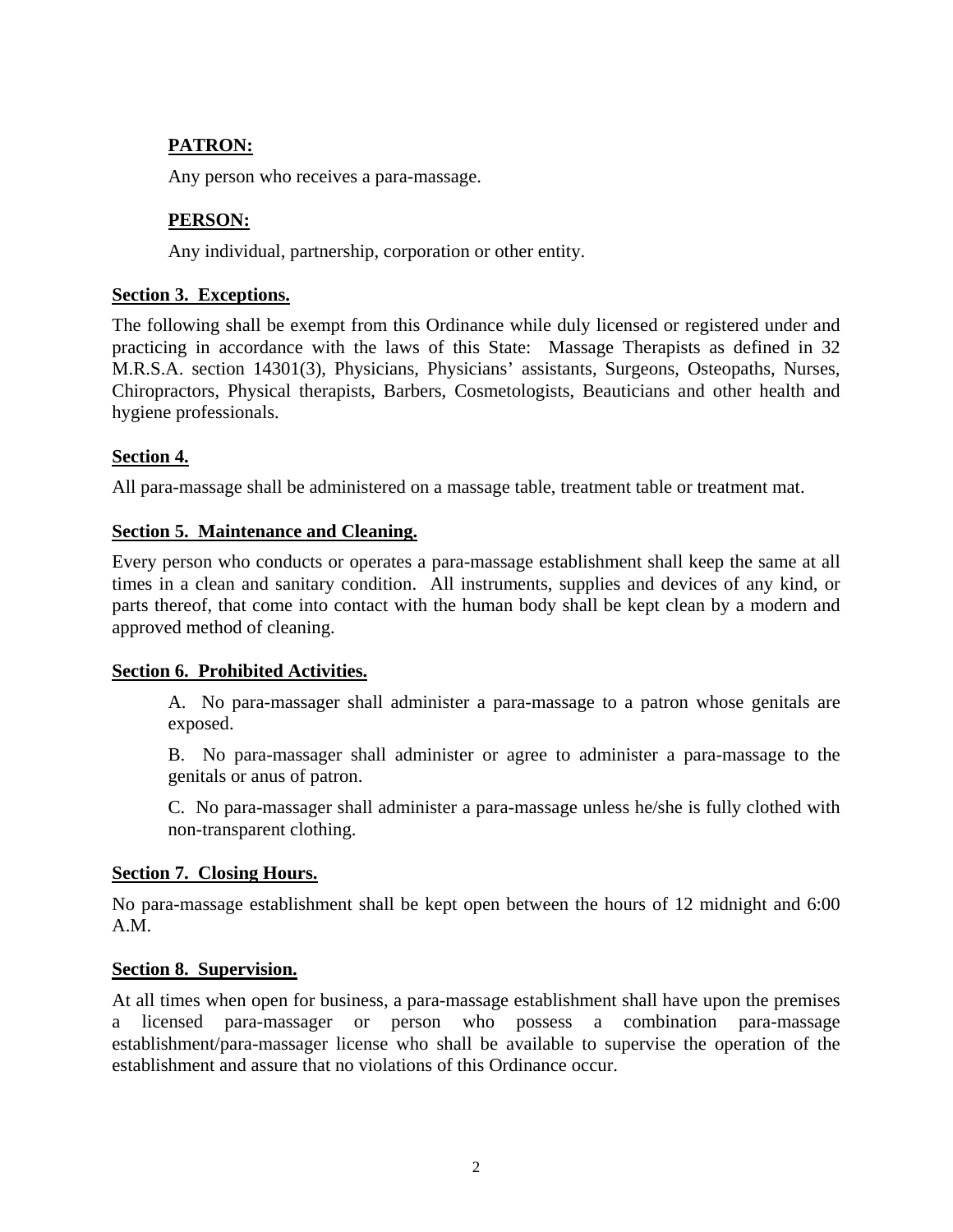## <span id="page-4-0"></span>**Section 9. List of Employees.**

A para-massage establishment shall keep a written list of the names and current addresses of all employees, both on duty and off duty. Such list shall be shown to the Chief of Police, the Town Clerk or the Clerk's representative upon request.

## **ARTICLE II - LICENSES**

## **Section 1. License Required.**

# **A. ESTABLISHMENT LICENSE.**

No person shall operate a para-massage establishment without first having obtained a valid para-massage establishment license issued by the Scarborough Town Council. A separate license shall be required for each para-massage establishment.

## **B. PARA-MASSAGER LICENSE.**

No person shall work as a para-massager without a valid para-massager license or combined para-massage establishment/para-massager license issued by the Scarborough Town Council.

# **C. COMBINED ESTABLISHMENT/PARA-MASSAGER LICENSE.**

A sole practitioner who employs no para-massager other than himself/herself may apply for a combined para-massage establishment/para-massager license.

## **Section 2. Licenses Displayed.**

A valid para-massage establishment license shall be displayed at all times in the para-massage establishment for which it was issued. A valid para-massager license or combined para-massage establishment/para-massager license must be readily available to be produced immediately if demanded of the licensee.

## **Section 3. Standards for Denial.**

## **A. Para-Massage Establishment License.**

The Town Council may deny a license for a para-massage establishment if it finds that:

1. The applicant does not have a legal right to occupy the premises for which the license is sought;

2. The premises, business or activity are not in compliance with other local ordinances;

3. The applicant is a corporation that is not registered to do business in the State;

4. Any principal officer of the corporation or any person having an actual ownership interest or management authority therein, or the applicant, if other than a corporation, has a disqualifying criminal conviction within the immediately preceding five (5) years.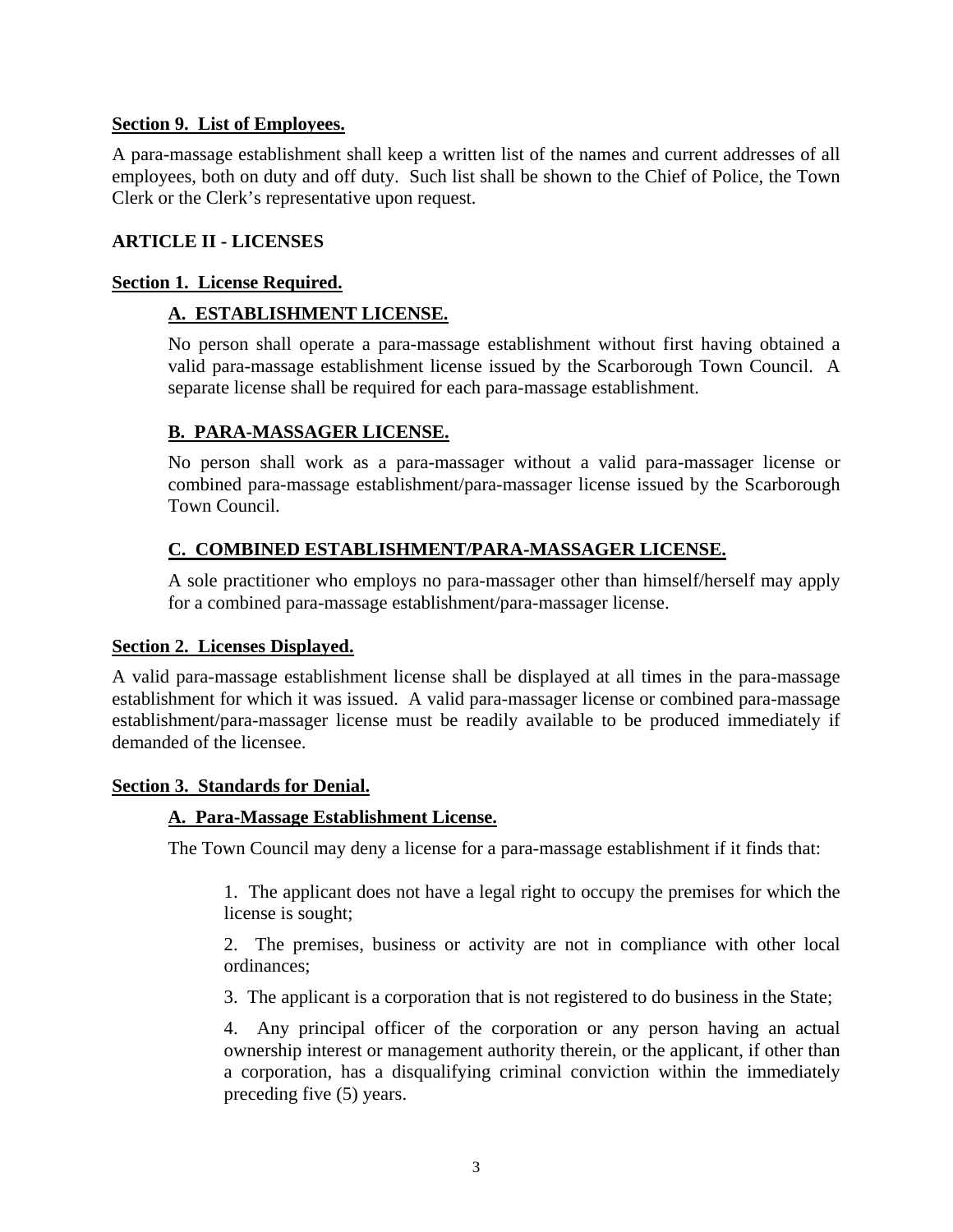# <span id="page-5-0"></span>**B. Para-Massager, Combined Para-Massage Establishment/Para-Massager.**

The Town Council may deny a license for a para-massager or combined para-massage establishment/para-massager for the following reasons:

1. The applicant had a disqualifying criminal conviction at any time during the five (5) years immediately preceding application; or

2. The applicant is not at least eighteen (18) years of age.

The Town Council shall make and the Town Clerk shall keep a written record of each decision to deny an application for any license under this ordinance.

# **Section 4. Grounds for Suspension or Revocation.**

# **A. All licenses.**

In addition to the grounds for denial as set forth in Article II, Section 3, A  $\&$  B, any license may be suspended or revoked upon a determination that the licensee:

1. Failed to notify the Clerk of any change in material facts set forth in the application for such license; or

2. Violated any provision of this Ordinance or of any other Ordinance of the Town of Scarborough.

# **B. Para-Massage Establishment or Combined Para-Massage Establishment/Para-Massager License.**

In addition to the provisions of Article II Sub-Section 4, a para-massage establishment license or combined para-massage establishment/para-massager license may be suspended or revoked upon a determination that the licensee:

1. Permitted any person to perform a para-massage without a valid license to do so;

2. Permitted or allowed an employee or para-massager to violate any provisions of this Ordinance on the premises of the para-massage establishment or in the course of conduct of the business of the para-massage establishment; or

3. Knowingly permitted any violation of Title 17-A, M.R.S.A., Sections 851 and 855. Such knowledge shall be presumed if there have been two (2) or more convictions for any such offense within any one-year period. The applicant or licensee may rebut said presumption by showing that (i)due diligence was exercised to prevent the recurrence of any such offense and (ii) despite such diligence, he or she did not know and could not reasonably have know of any subsequent offense.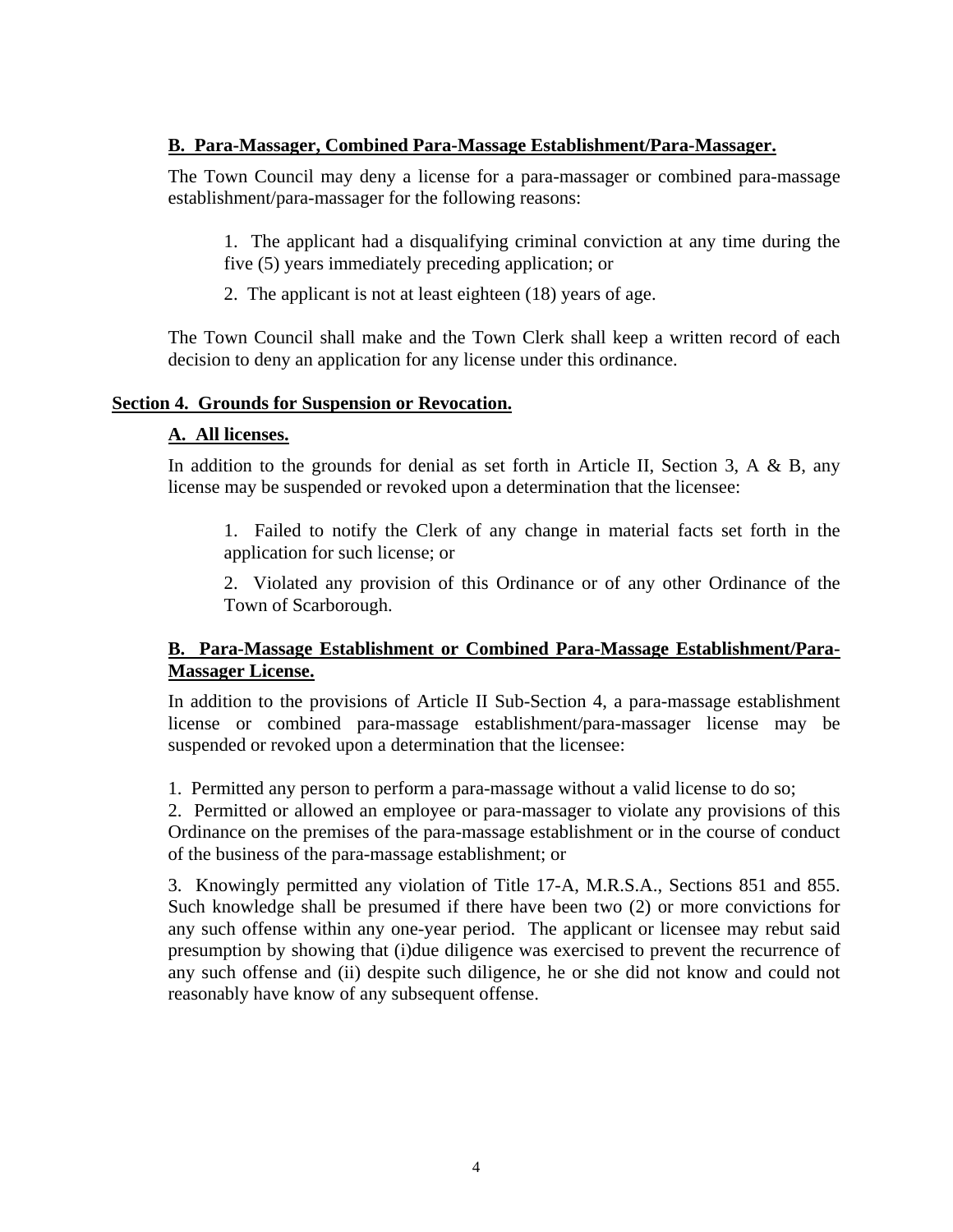# <span id="page-6-0"></span>**Section 5. Application for Para-Massage Establishment, Combined Para-Massage Establishment/Para-Massage Therapist and Para-Massage Therapist License.**

Any persons desiring a license pursuant to this Ordinance shall file a written, signed application with the Town Clerk on a form to be furnished by the Clerk. An application for a combined para-massage establishment/para-massage therapist license or for a para-massage therapist's license shall be accompanied by a signed photograph of the applicant taken with thirty (30) days of the application, of such size as the Clerk may specify. [amended 02/16/2005]

# **Section 6. Obtaining License by Fraud.**

A. No person shall make any false, untruthful or fraudulent statements, either written or oral, or in any way conceal any material fact, or give or use any fictitious name in order to secure or aid in securing a license required by this Ordinance. All names, including but not limited to maiden name, ever used by the applicant must be noted on the application.

B. Any license secured by fraud, deceit or concealment shall be deemed to be null and void.

# **Section 7. Use of License.**

No person shall make use of, in any manner, to his or her own or another's benefit, any license which has not been duly issued to him or her in accordance with this Ordinance.

# **Section 8. Existing Para-Massage and Para-Massage Establishments.**

A. Any person presently operating as a para-massager and/or operating a para-massage establishment in Scarborough on the effective date of this Ordinance shall comply with the terms of this Ordinance by obtaining a license within sixty (60) days of the effective date.

## **Section 9. Severability.**

In the event that any Section, sub-section, or any portion of this Ordinance shall be declared by any competent court to be invalid for any reason, such declaration shall not be deemed to affect the validity of any other Section, sub-section or portion of this Ordinance.

# **Section 10. Penalty.**

The violation of any provision of this Ordinance shall be a civil violation punished by a fine of not less than Two Hundred Fifty (\$250.00) Dollars nor more than Five Hundred (\$500.00) dollars for each offense. Each act of violation and every day upon which any such violation occurs shall constitute a separate offense. In addition to such penalty, the Town may enjoin or abate any violation of this Ordinance by appropriate action.

# **Section 11. Term of License.**

Licenses issued pursuant to this Ordinance shall be for a term of no more than one year and shall expire annually on September 30th.